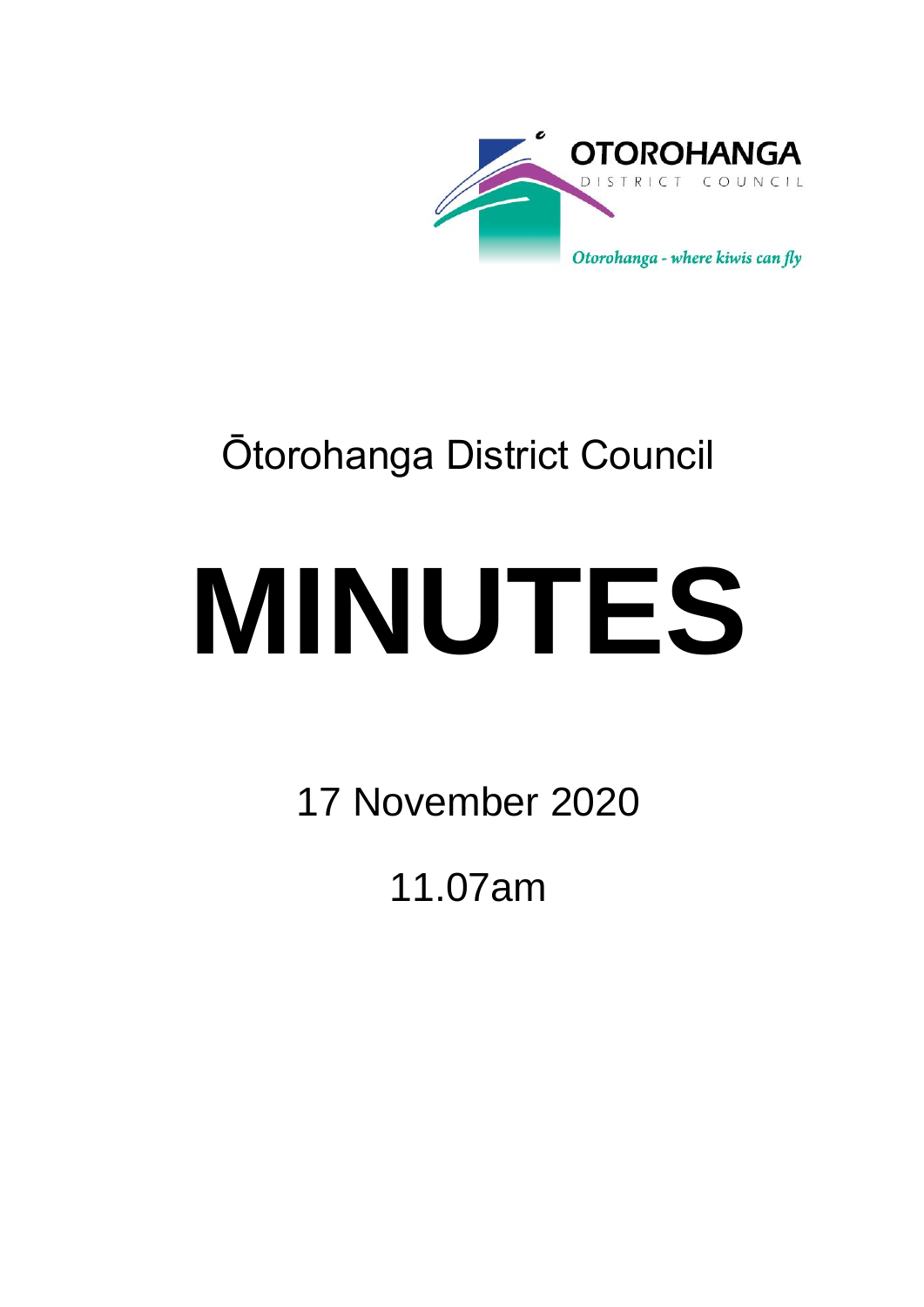#### **ŌTOROHANGA DISTRICT COUNCIL**

17 November 2020

Minutes of an Ordinary meeting of the Ōtorohanga District Council held in the Council Chambers, 17 Maniapoto Street, Ōtorohanga on Tuesday 17 November 2020 commencing at 11.07am.

Tanya Winter **CHIEF EXECUTIVE**

### **MINUTES**

**PRESENT**

**IN ATTENDANCE**

**APOLOGIES**

**REFLECTION / PRAYER / WORDS OF WISDOM (HIS WORSHIP THE MAYOR)**

**DECLARATION OF CONFLICTS OF INTEREST**

**PUBLIC FORUM**

**CONFIRMATION OF MINUTES ŌTOROHANGA DISTRICT COUNCIL – 18 AUGUST 2020**

**RECEIPT OF MINUTES ŌTOROHANGA COMMUNITY BOARD – 2 SEPTEMBER 2020**

**RECEIPT OF MINUTES KAWHIA COMMUNITY BOARD – 25 SEPTEMBER 2020** 

#### **REPORTS**

| <b>ITEM 131</b> | <b>HIS WORSHIP THE MAYOR - VERBAL REPORT</b>                         | 3           |
|-----------------|----------------------------------------------------------------------|-------------|
| <b>ITEM 132</b> | <b>COUNTDOWN PART STOPPING - HUNTER LANE</b>                         | 4           |
| <b>ITEM 133</b> | TE WAKA, WAIKATO REGIONAL ECONOMIC DEVELOPMENT AGENCY ANNUAL REPORT  | $\mathbf 1$ |
| <b>ITEM 134</b> | OTOROHANGA DISTRICT DEVELOPMENT BOARD ANNUAL REPORT                  | 2           |
| <b>ITEM 135</b> | CIVIL DEFENCE EMERGENCY MANAGEMENT REPORT FOR JULY TO SEPTEMBER 2020 | 4           |
|                 | <b>COUNCILLOR UPDATE</b>                                             |             |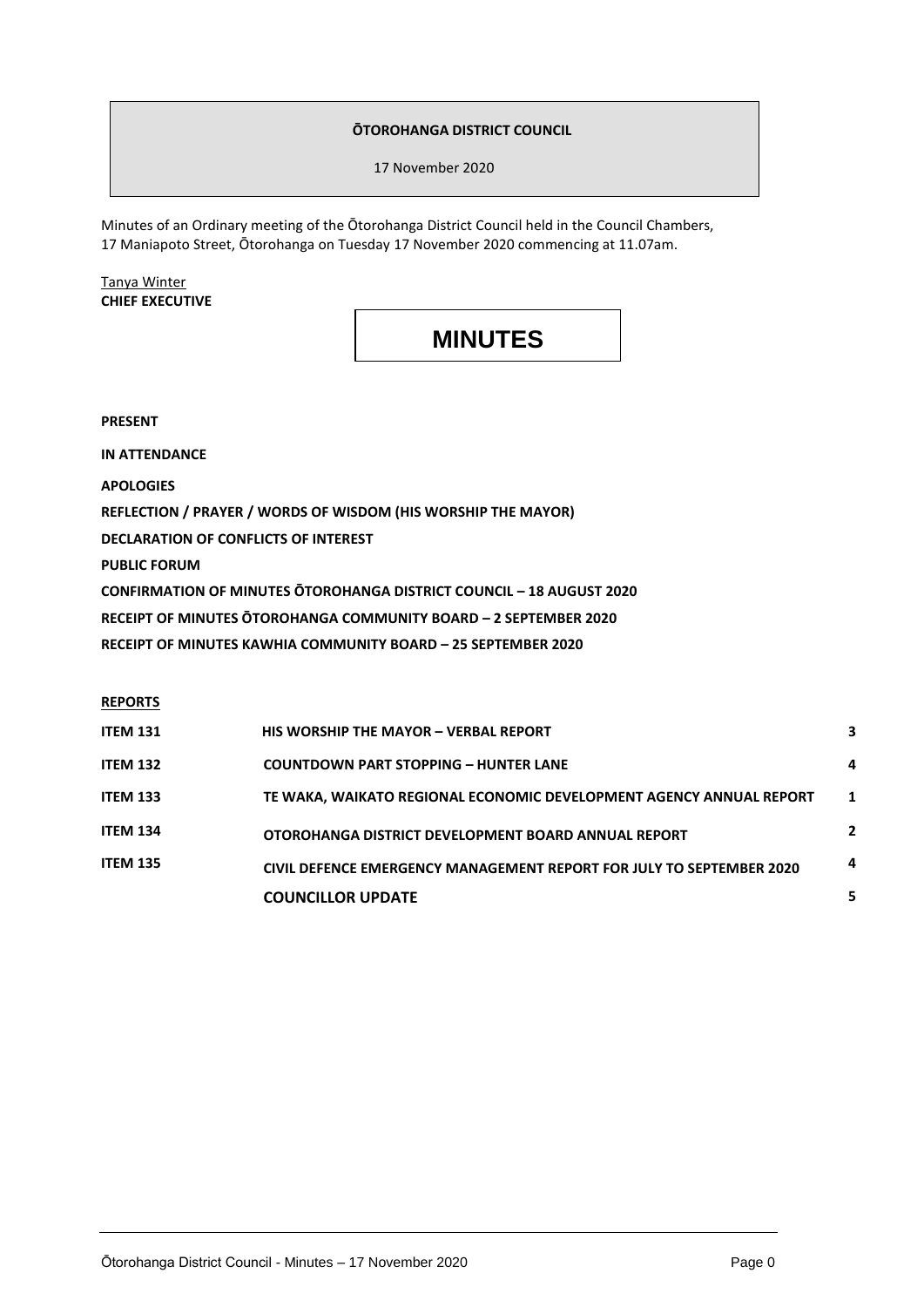#### **PRESENT**

His Worship the Mayor MM Baxter, B Ferguson, R Dow, R Johnson (Deputy Mayor), K Jeffries and A Williams

#### **IN ATTENDANCE**

Ms. T. Winter (Chief Executive), Messrs. R, Brady (Group Manager Engineering), G Bunn (Group Manager Corporate), B O'Callaghan (Finance Manager), CA Tutty (Governance Supervisor) and Ms. T Ambury (Community and Economic Development Manager)

His Worship declared the meeting open and welcomed those present.

#### **APOLOGIES**

**Resolved** that the apologies received from Councillor R. Klos (leave of absence) and Councillor K Christison be received.

#### **HIS WORSHIP / COUNCILLOR WILLIAMS**

#### **REFLECTION / PRAYER / WORDS OF WISDOM**

His Worship recited five tips on how to be a great leader –

- 1. Be receptive
- 2. Be humble
- 3. Be coherent with your acts
- 4. Be an active agent
- 5. Make compliments

#### **DECLARATION OF CONFLICTS OF INTEREST**

His Worship asked members whether they had any declarations of conflicts of interest. No declarations of conflicts of interest were received.

#### **PUBLIC FORUM**

No members of the public were present in the Public Forum at the commencement of the meeting.

#### **ITEM 133 TE WAKA WAIKATO REGIONAL ECONOMIC DEVELOPMENT AGENCY ANNUAL REPORT**

Mr. Hamish Bell presented via Zoom the Annual Report for Te Waka Waikato Regional Economic Development Agency for the period 1 July 2019 – 30 June 2020. He was accompanied by Ms. Amanda Hema.

Mr. Bell reported that his organisation must now focus its attention on where they can achieve material economic impact and on how they best focus limited resource to add the most value.

#### Mr. Bell referred to Te Waka's new Strategic Plan which Is;

The Economic Development Agency for the Waikato Region, serving as a champion for and the collective voice of the region's economic and business needs and opportunities.

He said they exist to:

- Lift economic performance across the Waikato Region.
- Support and enable business and industrial growth.
- Attract business and investment.

This will be achieved by:

- Gathering intelligence.
- Sharing insights.
- Advocating on behalf of the region and its businesses.
- Building connections, creating partnerships and driving collaboration.
- Being well managed and financially sustainable.
- Living by their values.
- Collaborative, inclusive, outcome focused, agile, nimble, responsive and courageous.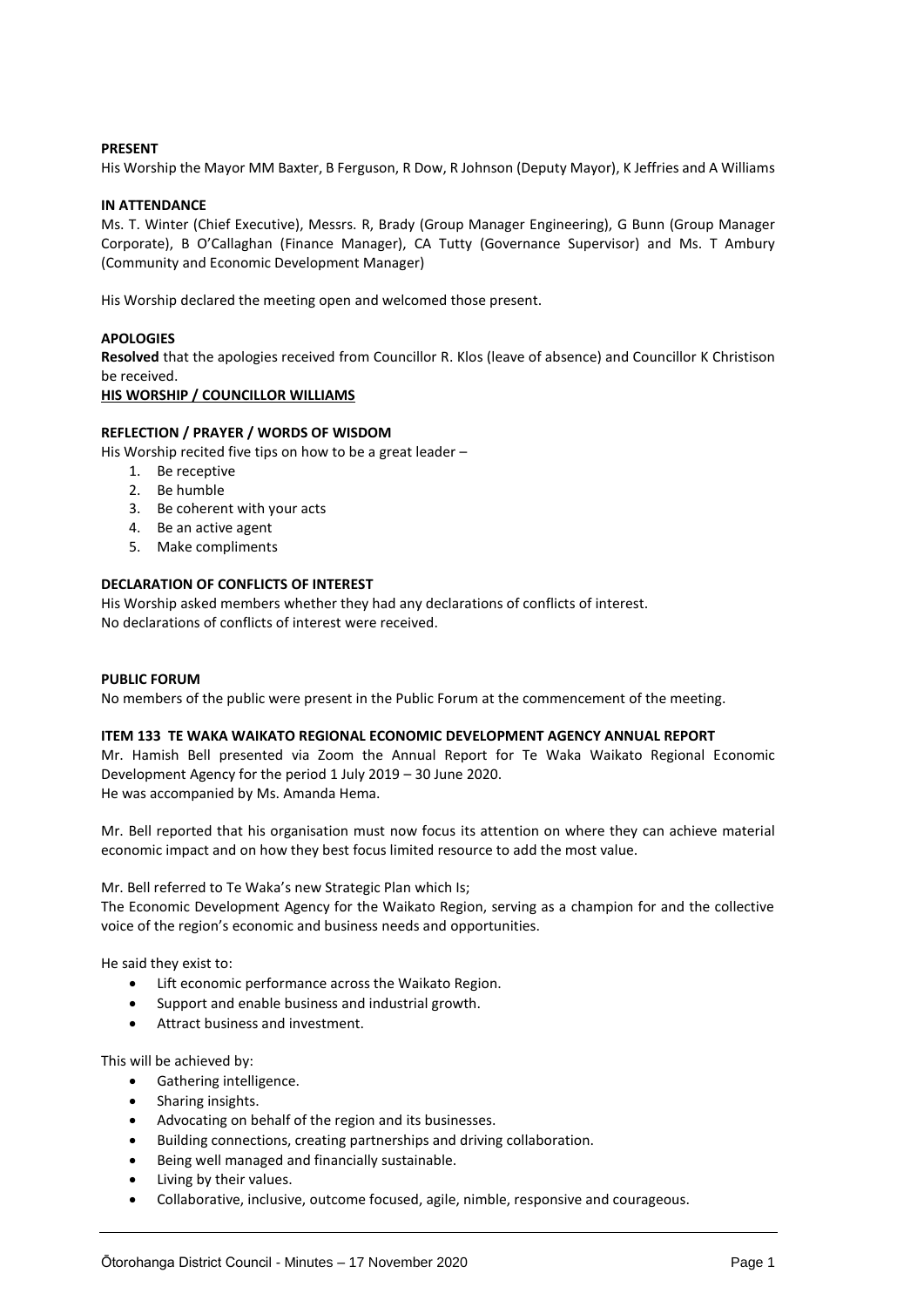Members were informed that Council has committed ten thousand dollars per annum across the first three years of the 2018 – 2028 LTP towards Te Waka, which is funded from the District Economic Development account.

The partnership agreement with Council requires Te Waka to report to the local authorities in respect to:

- 1. Te Waka's delivery of regional economic development functions and services.
- 2. Te Waka's performance against indicators (KPIs) outlined in the schedule of functions and services.
- 3. The general sate of the Waikato economy.
- 4. Current or anticipated issues.

His Worship thanked Mr. Bell for his organisation's support during the COVID-19 lockdown.

**Resolved** that the Annual Report from Te Waka be received. **COUNCILLOR WILLIAMS / COUNCILLOR FERGUSON**

#### **PRESENTATION TE ARAROA TRAIL – NZ TRAIL**

Mr. Mark Weatherall, Executive director of Te Araroa Trail attended the meeting and made a presentation to Council.

Mr. Weatherall outlined the history of the walking trail from Cape Reinga to Bluff and that in 1974 the Te Araroa Trust was formed with the official opening of the Trail in 2011. The Trust's vision being Te Araroa – walk of a lifetime.

Their purpose;

To sustain, provide, promote and support the Te Araroa Trail, an inspiring, iconic trail that spans the length and diversity of Aotearoa / New Zealand.

The trail is challenging yet achievable for through walkers and section hikers alike.

His Worship thanked Mr. Weatherall for his presentation

#### **ITEM 134 ŌTOROHANGA DISTRICT DEVELOPMENT BOARD ANNUAL REPORT**

Mr. Duncan Coull, Chairperson of the Ōtorohanga District Development Board attended the meeting and referred members to the Board's Annual Report for the period of 1 July 2019 – 30 June 2020.

He asked members to take the report as read and whether they had any questions on its content.

Mr. Coull outlined what the Board has been able to deliver in supporting the community over the last twelve months. He covered the following topics:

- Development on a new business plan for the Ōtorohanga i-Site for the next 18 months with a focus on community and business support. This has led to having the resource to focus on engaging with local businesses, understanding their needs, directing them to appropriate support – Te Waka and other agencies.
- They now have a strong database of business within our town which is enabling a stronger connection with the business community.
- Create forums for public engagement through a dedicated Facebook page and their business breakfast meetings.
- Build awareness through the 'shop here, locals care', buy local campaign.
- Enabling business to adapt through digital enablement, running a social media workshop through the 'classroom'.
- The use of T3 media to promote the District through video and engagement of Colin Bain to update the digital library for the District.
- Support projects in the pipeline being Beattie Home and Kiwi House redevelopment make it through PGF funding.
- Supporting the feasibility of a cycleway between Ōtorohanga and Waitomo Village.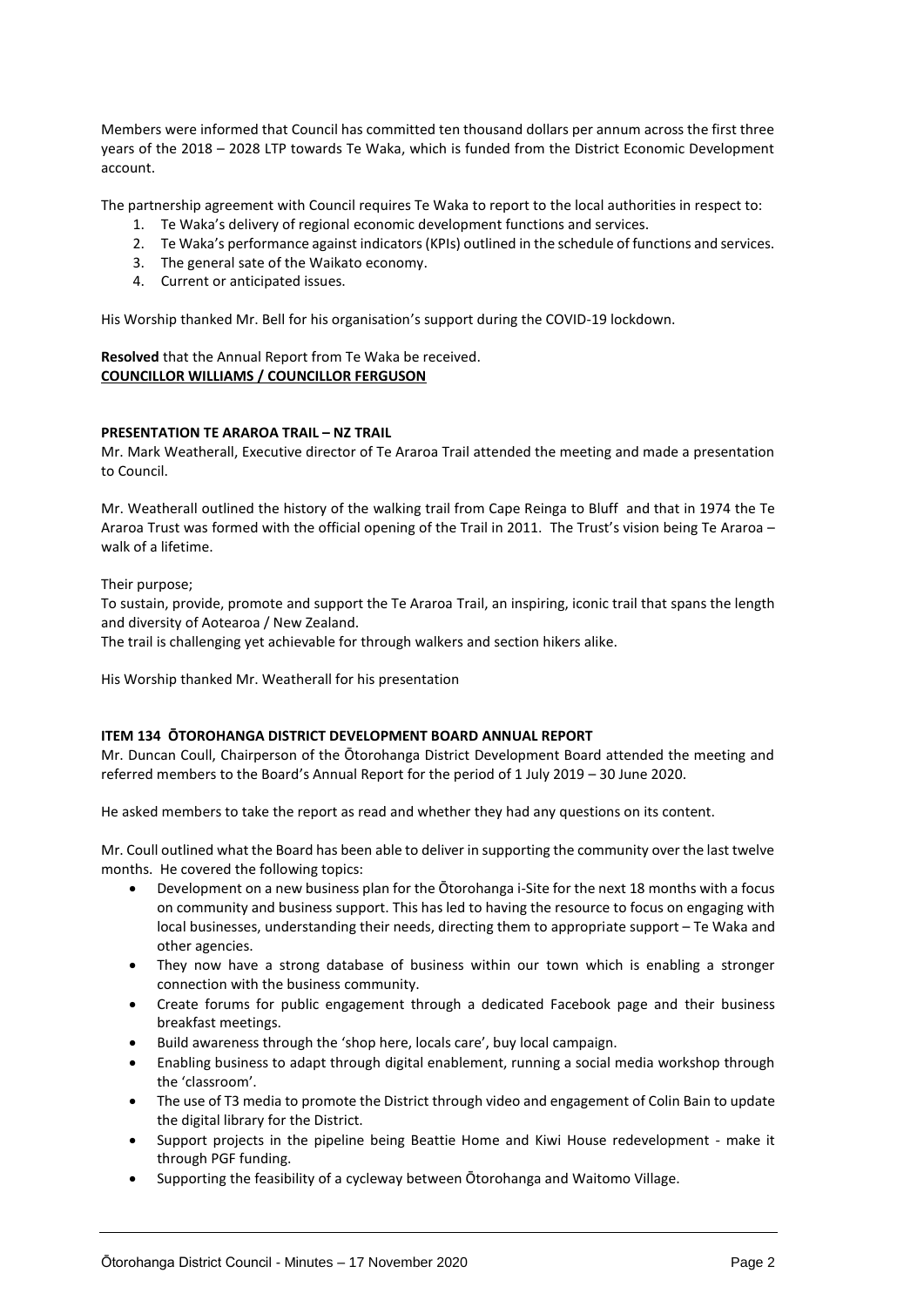Social and Cultural Activity has focused on:

- Fostering relationships with the Ōtorohanga College and Ōtorohanga Support House to support their needs.
- Continue support for the Kawhia Kai Festival.
- Together with Nehenehenui RMC bring the animation Workshop to our town.
- Creation of an Arts extravaganza showcasing local artists and talent over a weekend in March.
- Supporting the Project Kiwiana team and the great work they do to promote our identity as the 'Kiwiana Town'.
- Cycleway around the playground and BBQ area being great enhancements to the Jim Barker Memorial Playground.
- Ongoing support of the Kawhia Information Centre and Museum.

Mr. Coull reported that looking forward, his organisation is best to support businesses and projects during the COVID-19 recovery and to align with Council's Long Term Plan.

His Worship thanked Mr. Coull for the work his organisation has carried out and for his presentation today.

**RESOLVED** that the Annual Report from the Chairperson of the Ōtorohanga District Development Board be received.

#### **COUNCILLOR DOW / COUNCILLOR JOHNSON**

#### **LUNCH**

Council adjourned for lunch at 12.30pm and resumed at 1pm.

#### **CONFIRMATION OF MINUTES ŌTOROHANGA DISTRICT COUNCIL – 20 OCTOBER 2020**

**RESOLVED** that the minutes of the meeting of the Ōtorohanga District Council held on 20 October 2020, as circulated, be approved as a true and correct record of that meeting and the recommendations contained therein be adopted.

#### **COUNCILLOR JEFFRIES / COUNCILLOR JOHNSON**

#### **RECEIPT OF MINUTES - ŌTOROHANGA COMMUNITY BOARD – 7 OCTOBER 2020**

**RESOLVED** that the minutes of the meeting of the Ōtorohanga Community Board held on 7 October 2020, as circulated, be received.

#### **COUNCILLOR DOW / COUNCILLOR JOHNSON**

#### **RECEIPT OF MINUTES – KAWHIA COMMUNITY BOARD 25 SEPTEMBER 2020**

**RESOLVED** that the Minutes of the meeting of the Kawhia Community Board held on 25 September 2020 be received.

#### **COUNCILLOR JEFFRIES / COUNCILLOR WILLIAMS**

#### **ITEM 131 HIS WORSHIP THE MAYOR VERBAL REPORT**

His Worship reported on activities he has participated in since the last meeting –

- Council meeting and LTP Workshop
- Blessing of the Waka at the Ōtorohanga Museum with the Chief Executive.
- Met with Kara Thomas and Linda Campbell re Mayors Taskforce for Jobs, youth employment opportunities.
- Combined workshop Council and Community Boards.
- Hanging Basket Planting.
- Zone 2 meeting in Paeroa.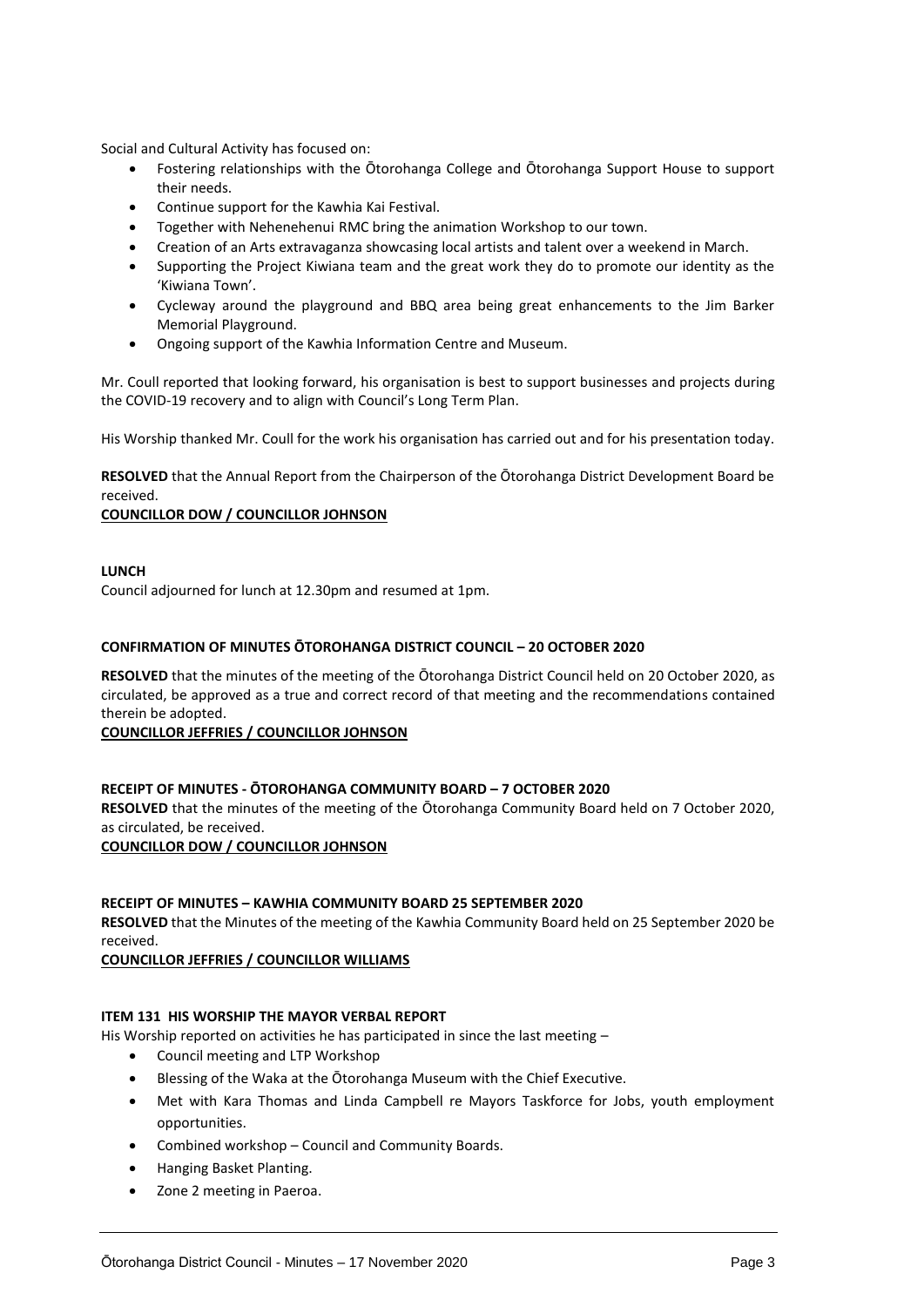- Meeting with TUIA representitives.
- Meeting with Maniapoto Maori Trust Board Executives.
- James Lockhart Workshop.
- Nga Wai O Waipa hui.
- Waitomo Trail Run supporting staff and family members.
- Remembrance day in Kawhia.
- Waikato Mayoral forum and COVID-19 test.
- Te Kuiti Meats expo.
- Rememberance day Ōtorohanga
- Norther King Country Development Trust workshop.
- Beattie Home / Iwi Workshop
- Mayoral Graduation Ceremony with Deputy Mayor.
- Tuia Wananga and 10 year Celebration in Auckland.
- Waikato Plan meeting in Hamilton.

**RESOLVED** that His Worship the Mayor's verbal report be received.

#### **HIS WORSHIP / COUNCILLOR WILLIAMS**

#### **ITEM 132 COUNTDOWN PART STOPPING – HUNTER LANE**

Council's Property Advisor Paul Pointon attended the meeting and referred members to his report, the purpose of which is to obtain Council support for stopping part of Hunter Lane and lease of that area to General Distributors Limited to facilitate the proposal but with options in relation to the tenure of the lease or an option for the Council to do nothing.

#### **RESOLVED** that

- 1. Council support and approve the stopping of part Hunter Lane as shown on SO Plan 553592, the legalisation work required and the Deed of Lease of the stopped area to General Distributors Limited.
- 2. Council will meet the cost of preparing the Heads of Agreement and staff time and attendances on considering this matter and acknowledge that General Distributors Limited are to meet all other costs.
- 3. Council delegates authority to the Council's Chief Executive to sign the Heads of Agreement, the Deed of Lease and the Deed of Consent and any documents to give effect to the above and actions required.

#### **HIS WORSHIP / COUNCILLOR FERGUSON**

#### **ITEM 135 CIVIL DEFENCE EMERGENCY MANAGEMENT REPORT FOR JULY TO SEPTEMBER 2020**

The Emergency Management Operations Manager Dave Simes attended the meeting and summarised his report. The purpose of the report is to provide Council with an update on matters relating to Civil Defence Emergency Management in the Ōtorohanga District, this included matters arrising at national, regional and district levels including emergency management activities under the shared services arrangement between Waipa, Waitomo and Ōtorohanga District Councils.

His Worship thanked Mr. Simes for the work undertaken during the COVID-19 lockdown. **RESOLVED** that the Civil Defence Emergency Management report for July to September 2020 be received. **COUNCILLOR WILLIAMS / COUNCILLOR JEFFRIES**